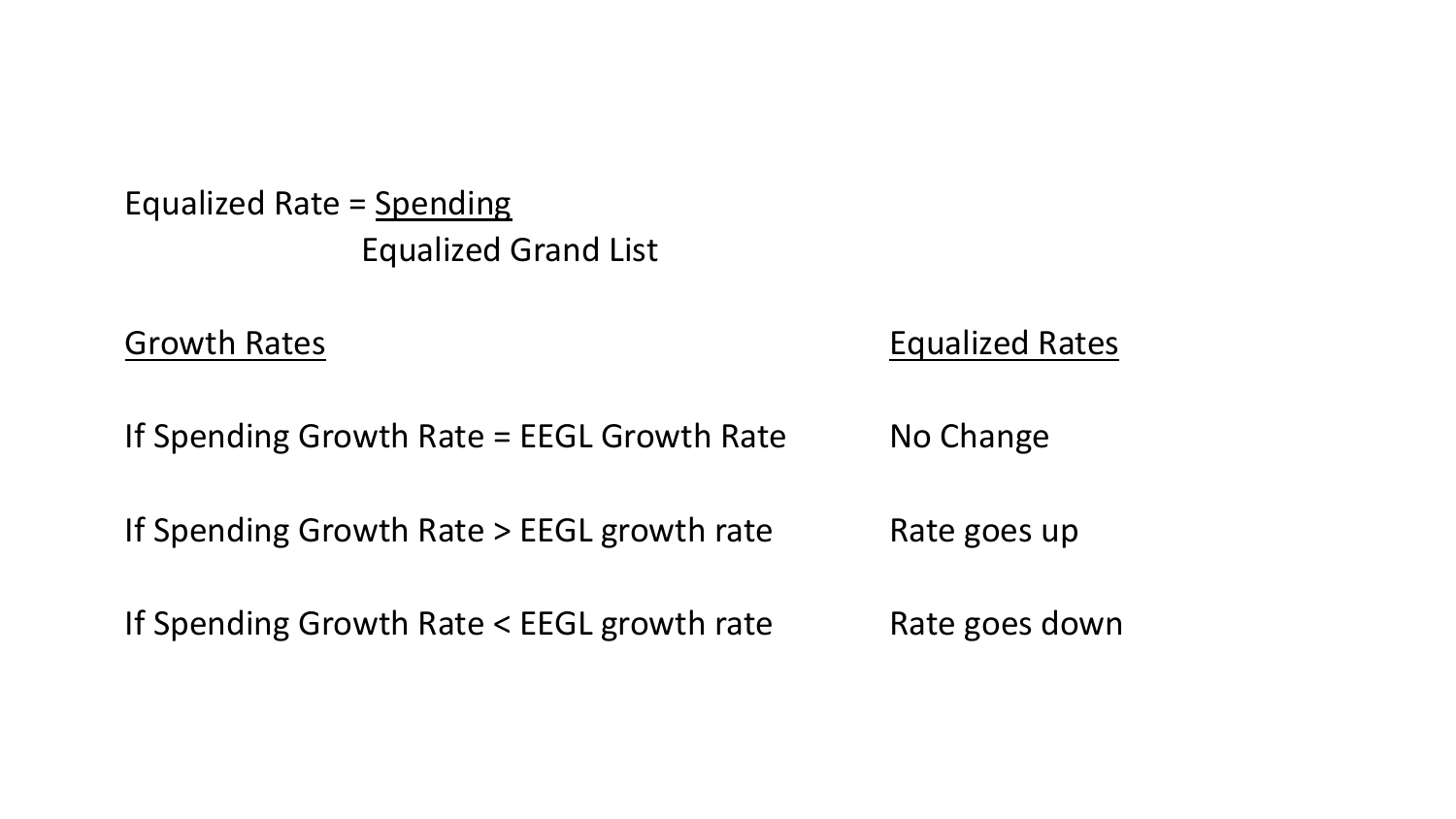# Constant Equalized Rate

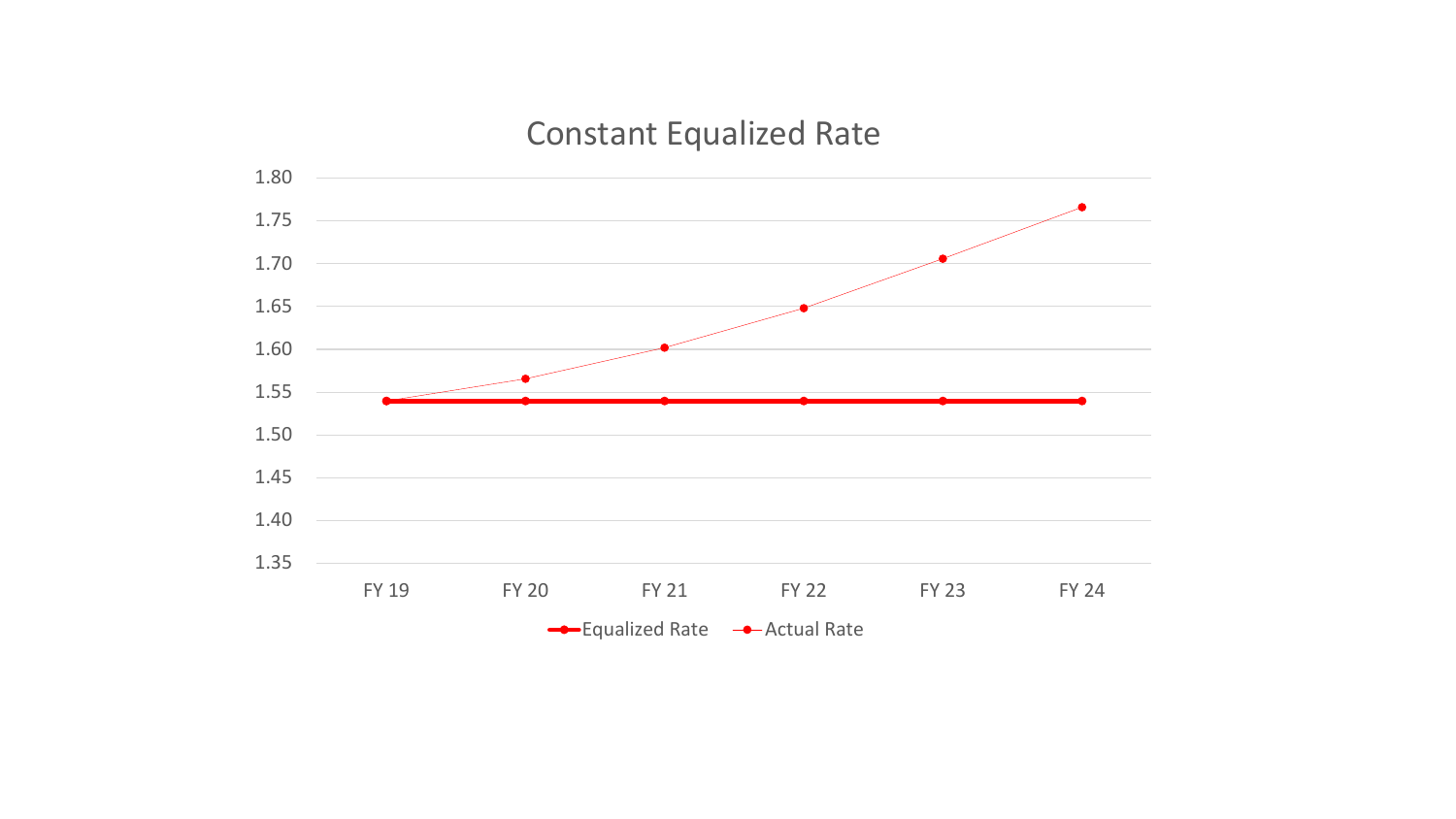### Current Practice

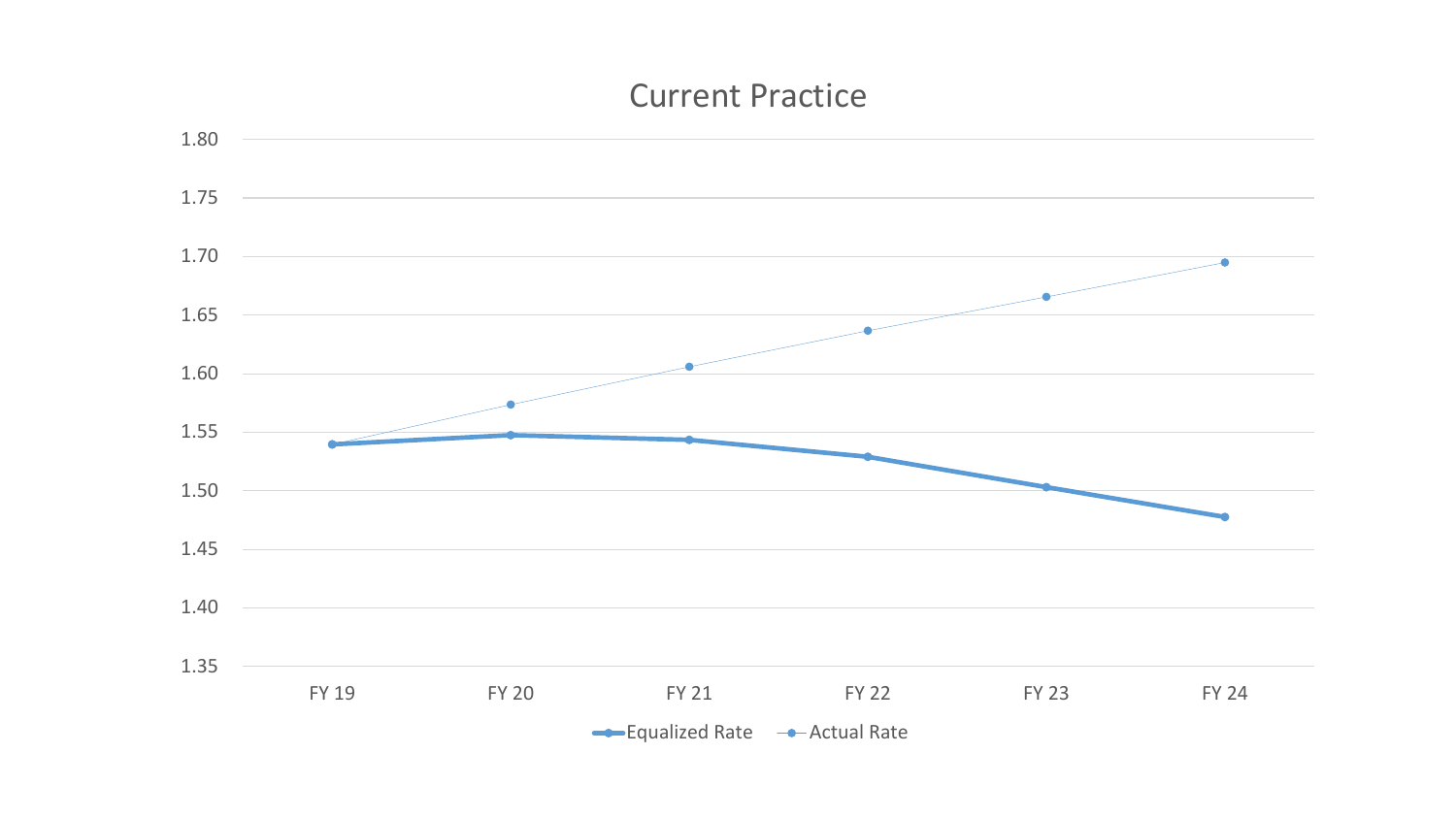### Current Practice, with Savings

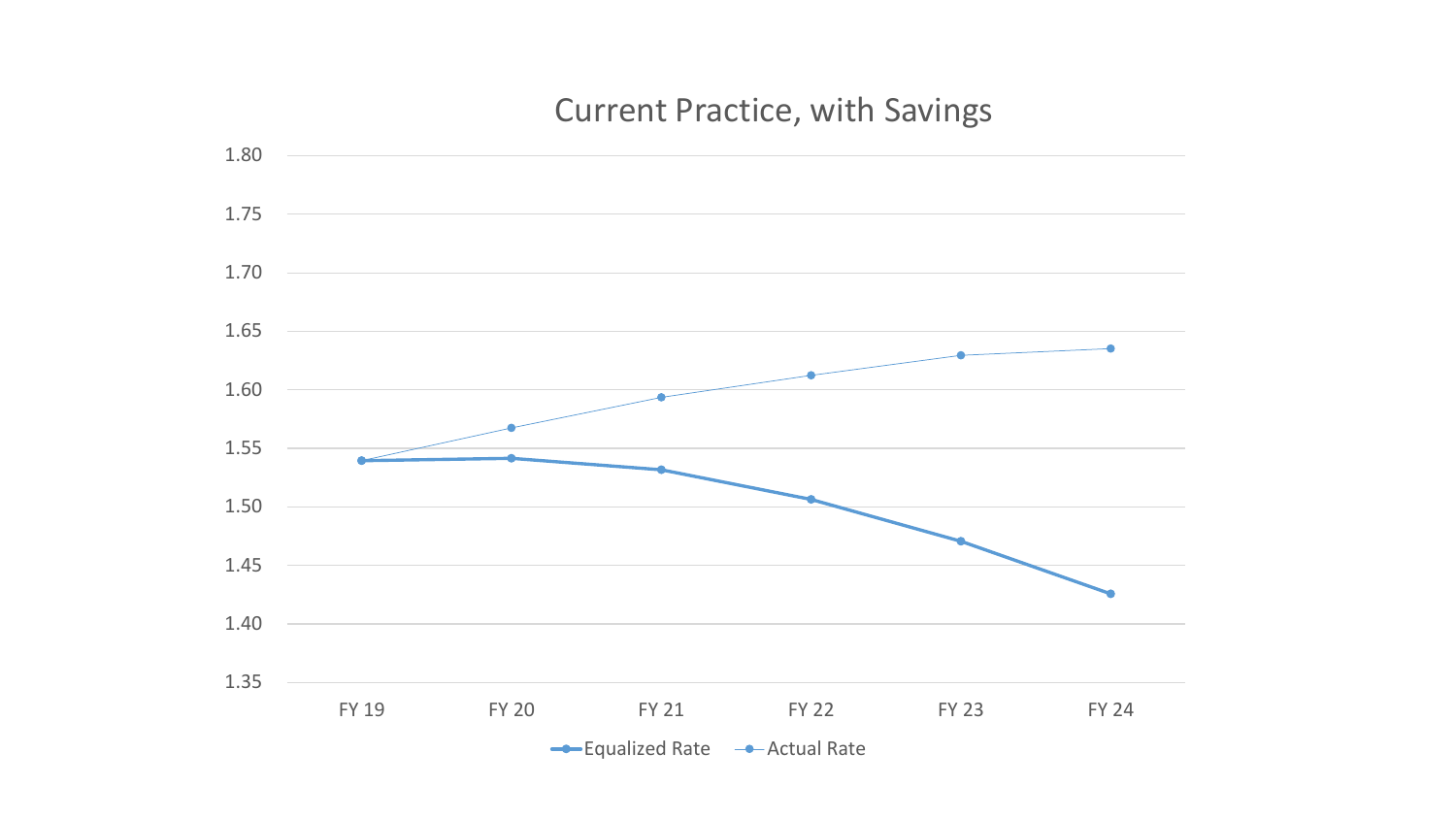## Comparison: Different rates in FY 19, with Loan and Savings